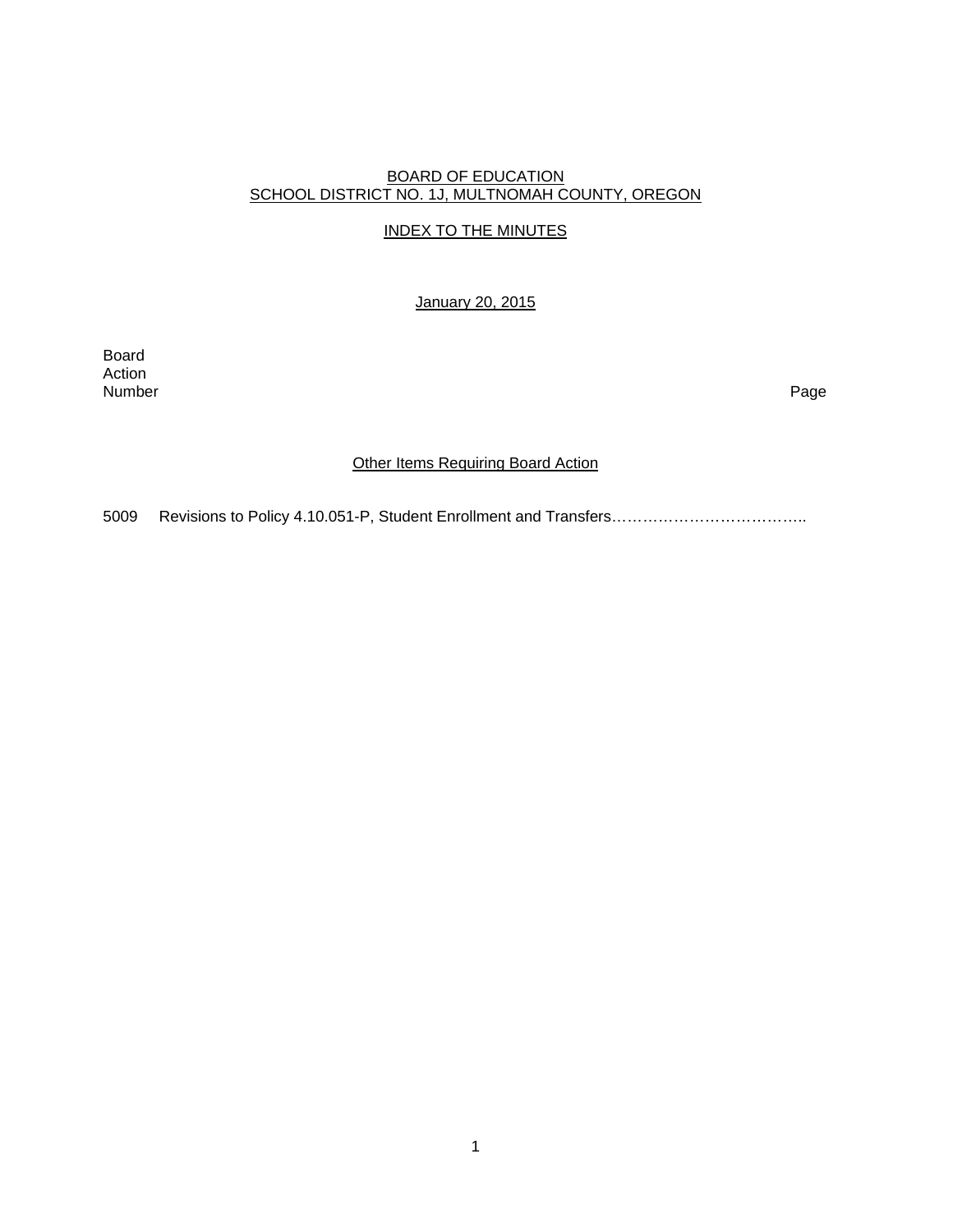#### January 20, 2015

#### OFFICE OF THE BOARD OF EDUCATION SCHOOL DISTRICT NO. 1J, MULTNOMAH COUNTY, OREGON BLANCHARD EDUCATION SERVICE CENTER PORTLAND, OREGON

The Study Session of the Board of Education came to order at 6:04pm at the call of Co-Chair Pam Knowles in the Board Auditorium of the Blanchard Education Service Center, 501 N. Dixon St, Portland, Oregon.

There were present: Pam Knowles, Co-Chair Ruth Adkins Bobbie Regan Tom Koehler Steve Buel Matt Morton - *absent*  Greg Belisle, Co-Chair

Minna Jayaswal, Student Representative

**Staff** 

 Carole Smith, Superintendent Caren Huson Quiniones, Board Clerk

### **PUBLIC COMMENT**

Catherine Greenblatt stated that she considers parents as one of the greatest assets of the District and that they were aspirational stakeholders. Many Cleveland cluster parents have not been allowed to be heard.

Maria DeSilva, Rigler parent, commented that she had received a letter in December from the Early Childhood Team regarding transition to kindergarten. There was no information as to when the meeting was to occur, and her son had five special needs. Monday meetings for low income people do not work. She asked the Board to not vote on the Enrollment and Transfer Policy as they had not their job.

Matt Marjanovic stated that the District has bungled the language in implementing the intent for the focus option lottery process and no fixes have appeared.

Michael Willes, Ainsworth parent, stated that Seattle was a model of inequity due to its policies and SACET was setting up the District for a costly fight. Tonight was not the time for the Enrollment and Transfer vote.

Dave Porter requested that a high school study abroad proposal be given to the Board and included in the next year's budget to pay for two students to study abroad in 2015-16; one in China and one in Mexico.

Tamberlee Tarver had concern about the enrollment and transfer survey as the District was not reaching all the masses of people. If you know there is limited access to internet, why do you do the surveys online? Principals should not be allowed to dictate whether their building is available for computers for the public. There are things that go on in the school buildings and to and from school that the Board does not know about. She asked if the Board has ever had a conversation with real people. She was dismissed on a regular basis by PPS staff.

Abdirahman Omar proposed a Somali dual language immersion program to the Board and encouraged the Board to fully assist the Somalis community with the program.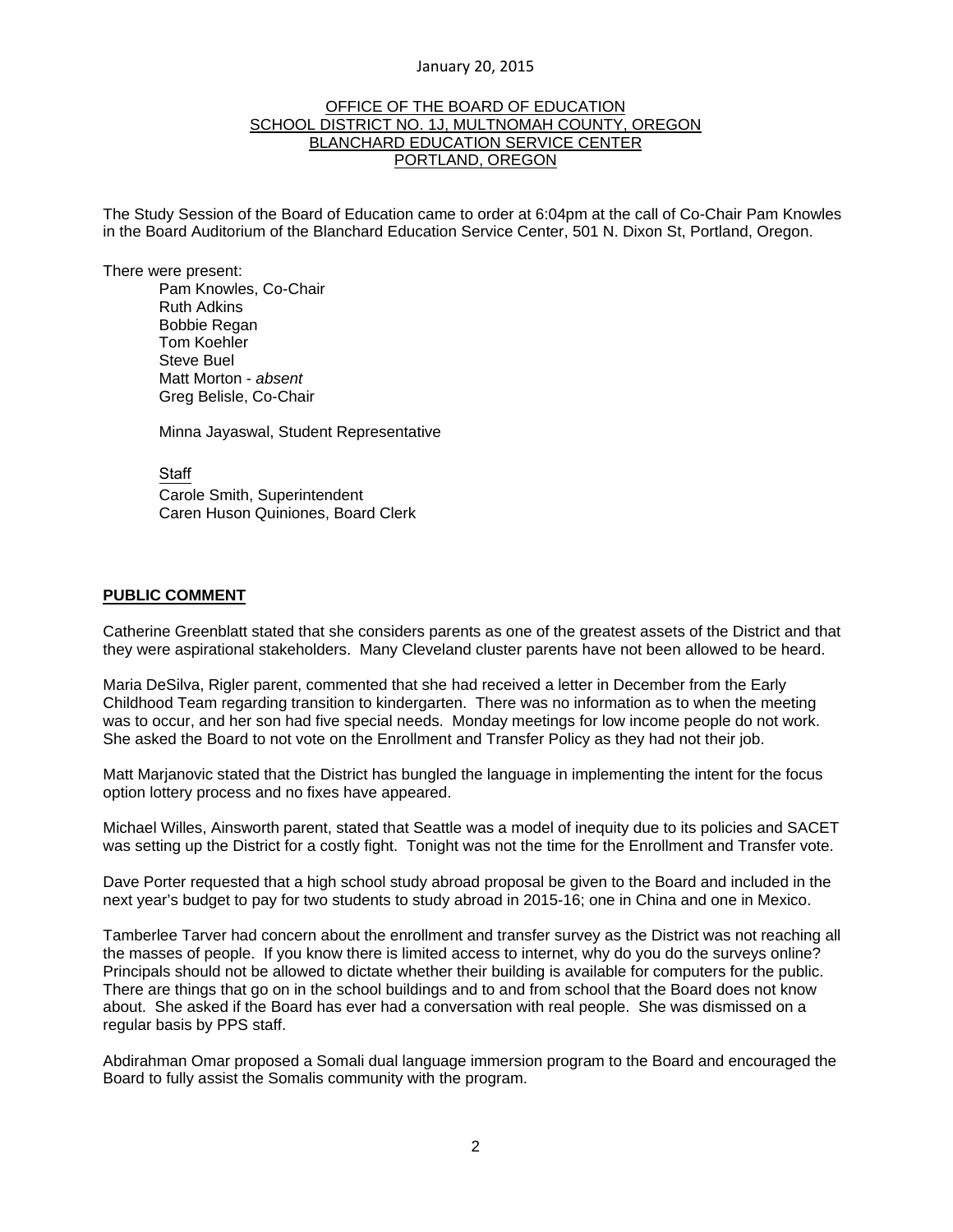Kayse Jama acknowledged the work that has been done by the Dual Language Department and that there was support from the Somali community. There was a huge disparity in how Somali students are faring in the schools. There were not enough Somali teachers. The Somali community would like four accommodations: Outreach Specialist as liaison; ownership of the process; help to develop a Somali Task Force; and, to work together with them.

### **SECOND READING: AMENDED ENROLLMENT AND TRANSFER POLICY**

Jessica Thompson stated that she was disappointed to see that the Board has placing sibling preference over free or reduced lunch status. This was the Board's chance to do something right and just. She asked the Board to not be a stumbling block for the most underserved students.

Richard Greenstead asked the Board to align all their policies with their Racial Educational Equity: Policy, and added that there were issues with communication in certain areas of the city.

Mike Westling commented that the lottery system has been creating a private school system at PPS and urged the Board to end the neighborhood-to-neighborhood lottery.

Kristin Binkley stated that she lives in the Chapman neighborhood but was given the option to transfer to Ainsworth due to under crowding. They were told that younger siblings would be allowed to follow, but now the Board was changing that process. The Board needs to consider the parents that were given a guarantee.

Director Regan mentioned that two revisions had been incorporated into the resolution and policy.

Director Koehler stated his concerns about language and application of the free or reduced lunch formula. Judy Brennan, Director of Enrollment and Transfer, stated that it would apply to any school whose overall numbers were below the District average. Staff's finding was to move it to something based on the size by grade level would not be more effective.

Director Buel asked for clarification of the Chapman to Ainsworth issue. Ms. Brennan responded that she was sorry if there was any misunderstanding, but staff did not guarantee that siblings would follow if a parent volunteered to transfer from Chapman to Ainsworth. Staff never did intend a guarantee.

Director Buel moved to vote on the SACET recommendations in two weeks and that the Superintendent have two large community meetings, one at Roosevelt and one at Madison, and that Jon Isaacs be directed to publicize the meetings and publicize them to parents who are in communities where we have underserved children. Receiving no second, the motion failed.

# **2015-16 BUDGET / UPDATE: DUAL LANGUAGE IMMERSION**

Debbie Armendariz, Senior Director of Dual Language, and Michael Bacon, Assistant Director of Dual Language, provided PowerPoint presentation.

Director Buel suggested that the District go to the City and tell them that we need portables at our schools and to limit the cost to place them.

Director Koehler asked if the District could make Rigler and entirely immersion school. Ms. Armendariz responded that staff would have to review their data. Co-Chair Knowles commented that she was also concerned about King and their language program.

Director Buel stated that staff needed to look at the language school in Provo Utah and how they do their instruction. Ms. Armendariz commented that she would send Director Buel a copy of the ESL adopted curriculum.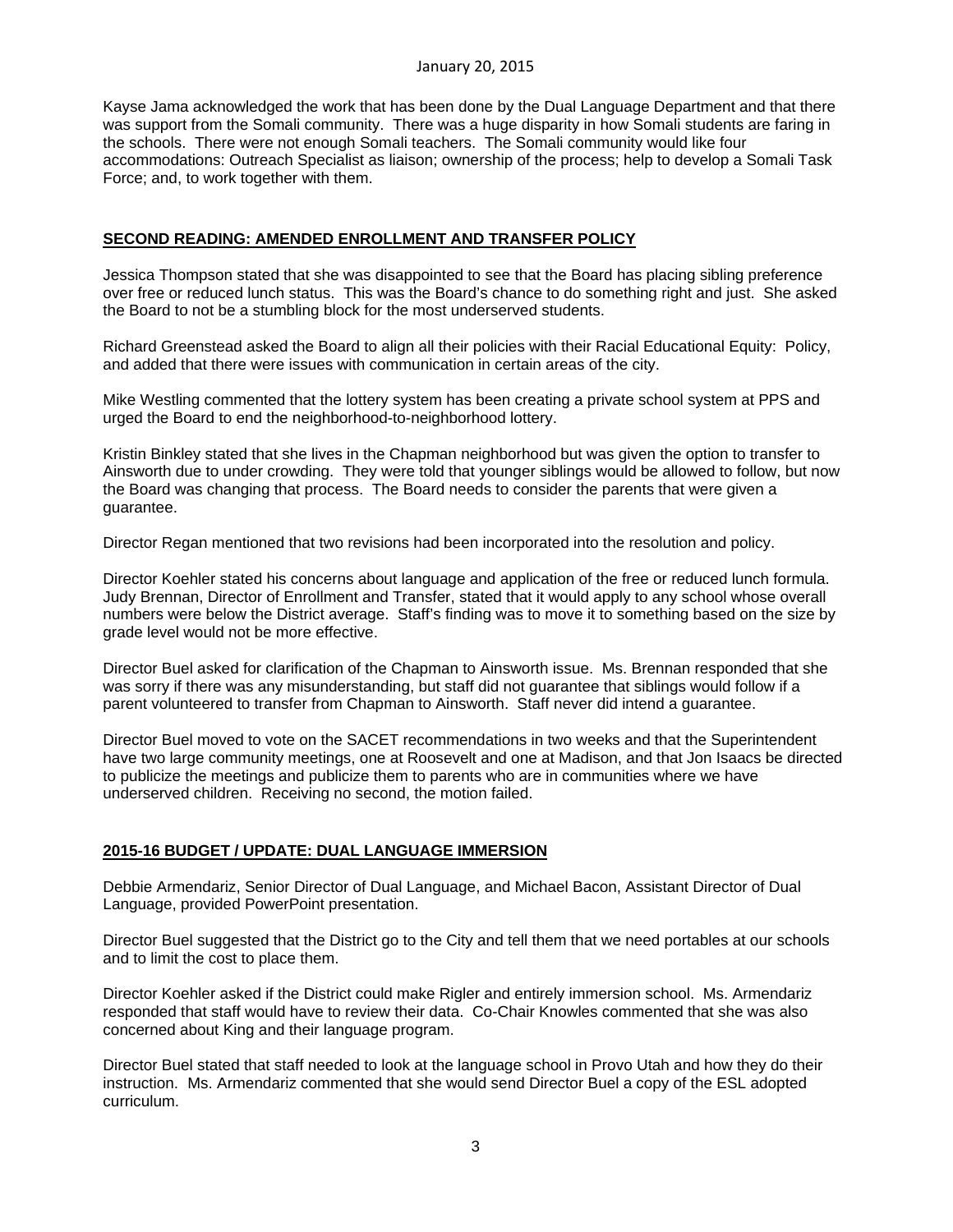#### **BUDGET PRIORITIZATION**

Yousef Awwad, Chief Financial Officer, indicated that exercise would gather the Board's ideas on budget priorities for 2015-16. Board members provided their priorities.

### **BUDGET AMENDMENT NO. 2**

Mr. Awwad provided a PowerPoint presentation, and David Wynde, Deputy Chief Financial Officer and Budget Director, reviewed the beginning fund balance changes, fall balancing changes, additional school staffing, and contingency.

Director Regan stated that there was frustration in the community about finding extra funds after the budget cycle and asked what could be put in place to avoid that in the future.

Director Koehler asked if staff had surveyed principals to see what they would do if they had extra funds. Superintendent Smith responded no, that the Board could direct her to do that, but she was concerned about the uncertainties for funding next year. Director Koehler stated that there were needs in the schools now.

Director Buel commented that we should take some one-time funds and spend on one-time purchases, such as library books or maybe art supplies, but put it toward something needed in the schools. Allocate \$2 million and ask each school what they want or need.

### **DIVISION 22 REPORT AND FIRST READING: ANTI-HARASSMENT POLICY**

Amanda Whalen, Chief of Staff, provided a PowerPoint presentation, stating that school districts were required to provide annual reports to the community regarding compliance with Division 22 standards by January 15<sup>th</sup> and then submit assurances to the Oregon Department of Education by February 13<sup>th</sup>. The District was found out of compliance in 6 areas, one of which was our Anti-harassment policy. The Board was holding a first reading of that Policy this evening.

Director Buel stated that clarifying language on reporting an incident was needed. Jollee Patterson, General Counsel, responded that staff would review the language. Director Buel added that the SBAC test indicates at the end if a child failed the test, and to him, that was harassment.

#### **Adjourn**

Co-Chair Knowles adjourned the meeting at 10:17pm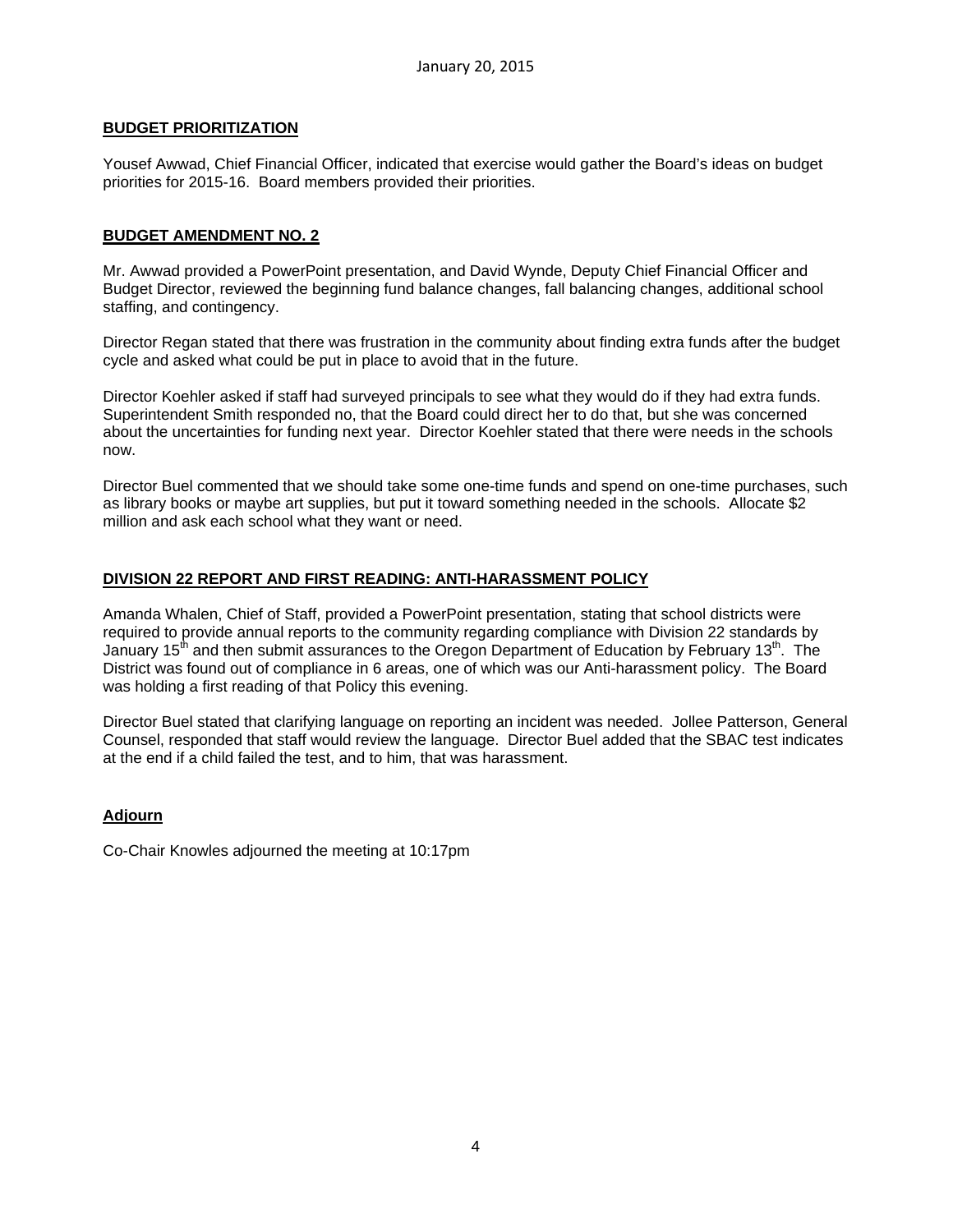January 20, 2015

## **Other Items Requiring Board Action**

The Superintendent RECOMMENDED adoption of the following item:

### Number 5009

Director Regan moved and Director Adkins seconded the motion to adopt the above numbered item. The motion was put to a voice vote and passed by a vote of 4-1 (yes-4, no-1 [Belisle]; with Student Representative Jayaswal voting yes, unofficial). Director Buel did not vote or abstain.